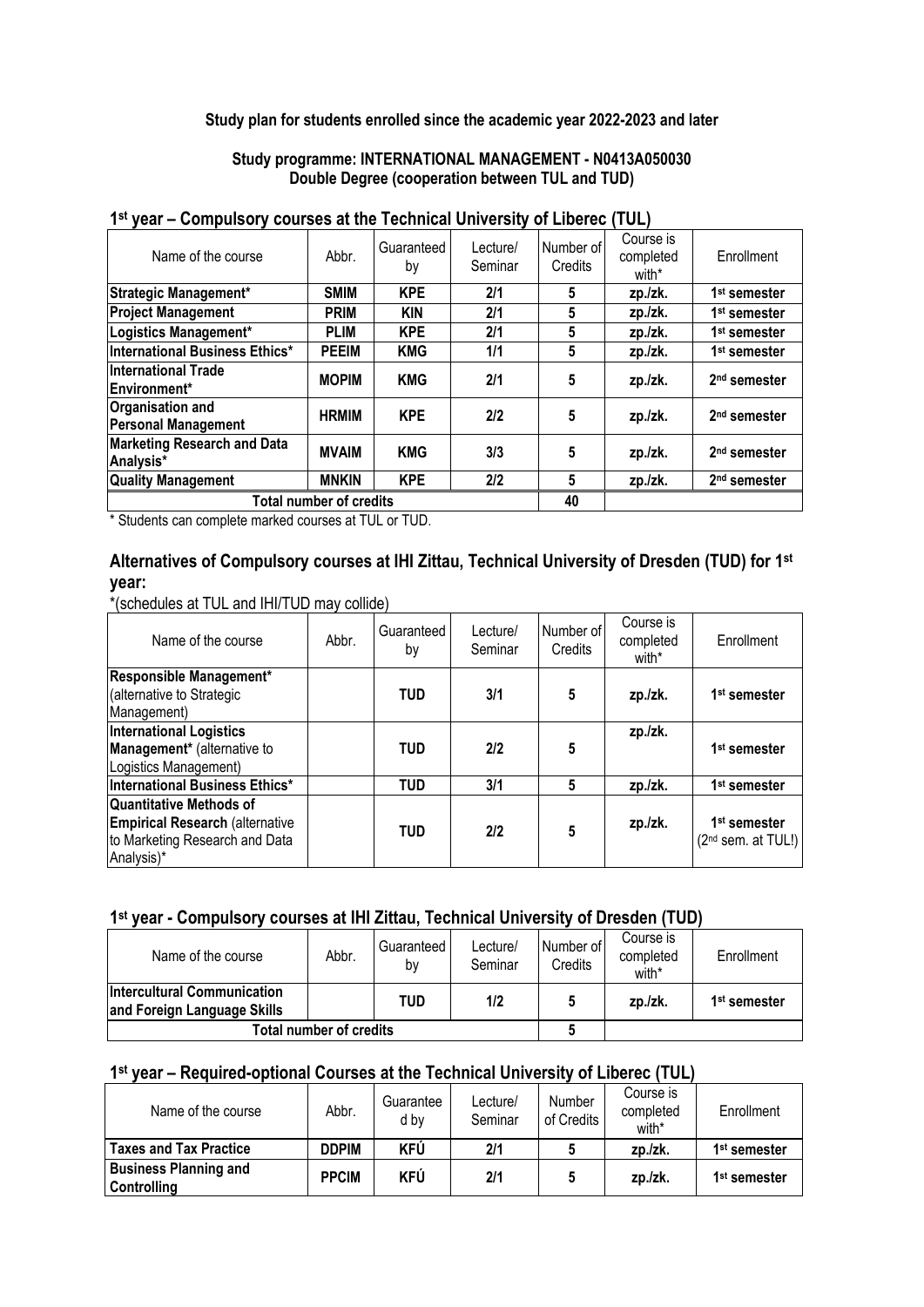| <b>Innovation Management</b>                                   | MIIM         | <b>KPE</b> | 2/2 | 5 | zp./zk. | 1 <sup>st</sup> semester |
|----------------------------------------------------------------|--------------|------------|-----|---|---------|--------------------------|
| <b>Business Intelligence</b>                                   | <b>BUIIM</b> | <b>KIN</b> | 1/1 | 5 | zp./zk. | 1 <sup>st</sup> semester |
| <b>Macroeconomics II</b>                                       | MA2PE        | <b>KEK</b> | 2/2 | 5 | kzp.    | 2 <sup>nd</sup> semester |
| <b>Business and Enterprises</b><br><b>Insurance</b>            | <b>POPIM</b> | <b>KSY</b> | 2/2 | 5 | zp./zk. | 2 <sup>nd</sup> semester |
| <b>Quantitative Methods</b><br>in Management                   | <b>KMMIM</b> | <b>KPE</b> | 2/2 | 5 | zp./zk. | 2 <sup>nd</sup> semester |
| Impacts of Globalization on the<br><b>Developing Countries</b> | <b>IDCIM</b> | <b>KEK</b> | 2/1 | 5 | zp./zk. | 2 <sup>nd</sup> semester |
| <b>International Accounting</b><br><b>Systems</b>              | <b>MUSIM</b> | <b>KFÚ</b> | 2/0 | 5 | zk.     | 2 <sup>nd</sup> semester |
| <b>Startup - Business and</b><br><b>Enterprise</b>             | <b>SUP</b>   | <b>KPE</b> | 1/2 | 4 | zk.     | 2 <sup>nd</sup> semester |

# **1 st year – Required-optional Courses at IHI Zittau, Technical University of Dresden (TUD)**

| Name of the course                                                                                                 | Abbr. | Guaranteed<br>b٧ | Lecture/<br>Seminar | Number of<br>Credits | Course is<br>completed<br>with* | Enrollment               |
|--------------------------------------------------------------------------------------------------------------------|-------|------------------|---------------------|----------------------|---------------------------------|--------------------------|
| <b>Intercultural Communication</b><br>and Foreign Language Skills 2<br>(module name: Intercultural<br>Competences) |       | <b>TUD</b>       | 1/2                 | 5                    | zp./zk.                         | 2 <sup>nd</sup> semester |
| <b>Total number of credits</b>                                                                                     |       |                  |                     |                      |                                 |                          |

## **1 st year – Courses at the Technical University of Liberec (TUL) only for IHI/TUD students**

| Name of the course                                                | Abbr.                          | Guaranteed<br>b٧ | Lecture/<br>Seminar | Number of<br>Credits | Course is<br>completed<br>with* | Enrollment             |
|-------------------------------------------------------------------|--------------------------------|------------------|---------------------|----------------------|---------------------------------|------------------------|
| <b>Intercultural Communication</b><br>and Foreign Language Skills | <b>CIM</b>                     | <b>KCJ</b>       | 0/4                 | 5                    | zp./zk.                         | 1st or 2nd<br>semester |
|                                                                   | <b>Total number of credits</b> |                  |                     |                      |                                 |                        |

# **2 nd year – Compulsory courses at IHI Zittau, Technical University of Dresden (TUD)**

| Name of the course                                                | Abbr. | Guaranteed<br>bv | Lecture/<br>Seminar | Number of<br>Credits | Course is<br>completed<br>with* | Enrollment   |
|-------------------------------------------------------------------|-------|------------------|---------------------|----------------------|---------------------------------|--------------|
| <b>Ressources Management and</b><br><b>Technological Progress</b> |       | <b>TUD</b>       | 2/2                 |                      | zp./zk.                         | 3rd semester |
| <b>Total number of credits</b>                                    |       |                  |                     |                      |                                 |              |

#### **2 nd year – Required-optional Courses at IHI Zittau, Technical University of Dresden (TUD)**

| Name of the course                                          | Abbr. | Guarantee<br>d by | Lecture/<br>Seminar | Number<br>of Credits | Course is<br>completed<br>with* | Enrollment   |
|-------------------------------------------------------------|-------|-------------------|---------------------|----------------------|---------------------------------|--------------|
| <b>Research Project in</b><br><b>International Business</b> |       | <b>TUD</b>        | 0/4                 | 5                    | zp./zk.                         | 3rd semester |
| <b>Managing the Multinational</b><br>Company                |       | <b>TUD</b>        | 2/2                 | 5                    | zp./zk.                         | 3rd semester |
| <b>International Business Law</b>                           |       | <b>TUD</b>        | 1/1                 | 5                    | zp./zk.                         | 3rd semester |
| <b>Biodiversity Management and</b><br><b>Sustainability</b> |       | <b>TUD</b>        | 2/2                 | 5                    | zp./zk.                         | 3rd semester |
| <b>Ecosystem Services -</b><br><b>Foundations</b>           |       | <b>TUD</b>        | 3/2                 | 5                    | zp./zk.                         | 3rd semester |